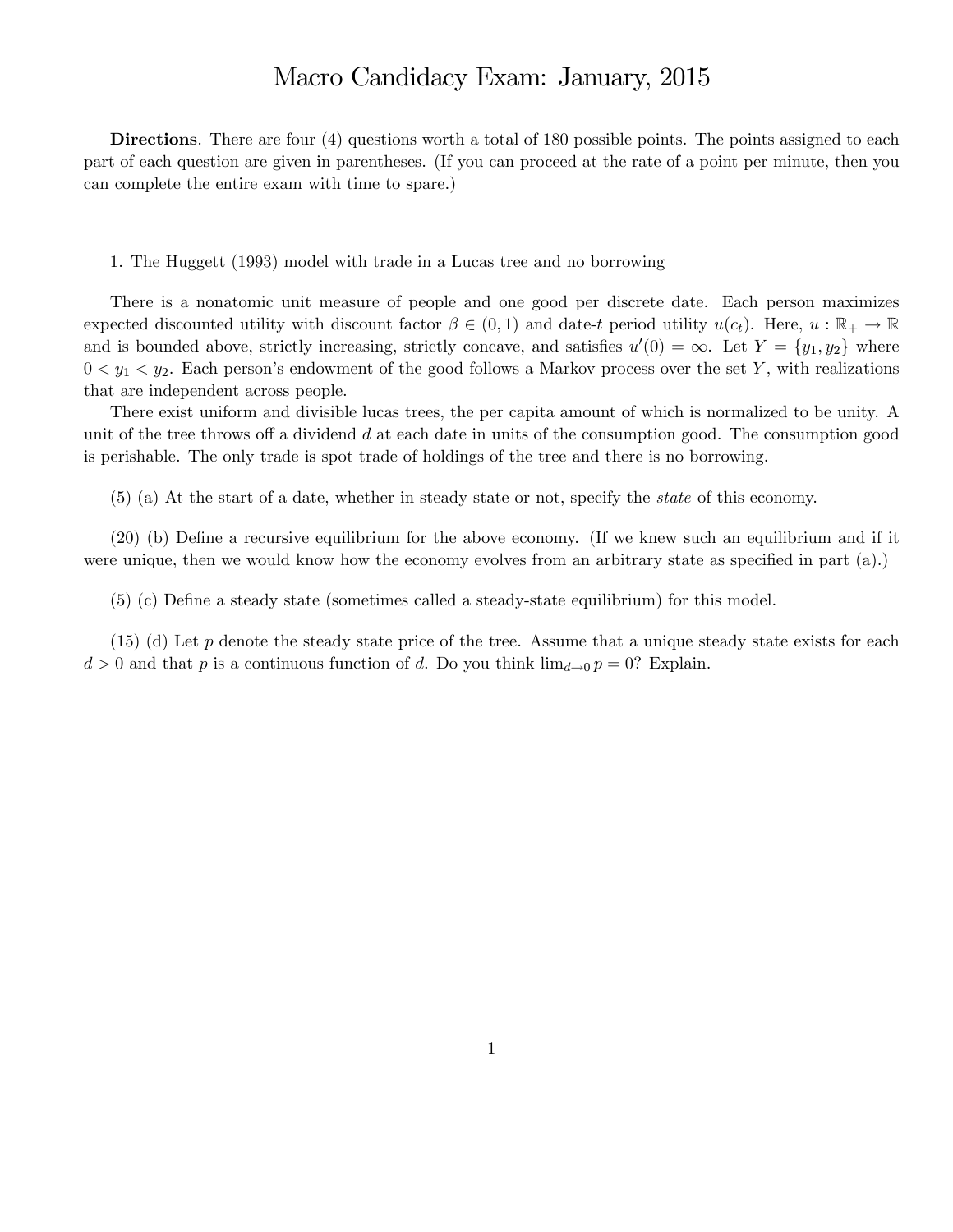## 2. An OLG model with shocks to productivity and the money supply

Consider an infinite horizon overlapping generations model with two-period lived agents. Each member of generation t is endowed with a unit of time in period t, works  $n_t \in [0, 1]$  units of time in period t and consumes  $c_{t+1} \geq 0$  in period  $t + 1$ . The initial old are each endowed with  $M_0 > 0$  units of fiat money. Population is constant. Normalize the size of each generation to 1.

When young, agents have access to a technology to convert labor time into the single good:  $y_t = A_t f(n_t)$ . There are no firms and production is undertaken by each agent individually.  $A_t$  is the period t realization of an aggregate technology shock. Assume that  $A_t$  follows a finite-state Markov process with a positive support. The production function,  $f(\cdot)$ , is strictly increasing and strictly concave.

The representative generation-t agent maximizes the expected value of  $u(c_{t+1})-g(n_t)$ , where  $u(\cdot)$  is strictly increasing and strictly concave and  $g(\cdot)$  is strictly increasing and strictly convex.

The aggregate money supply is stochastic. The period t money supply is given by  $M_t = M_{t-1}x_t$ , where  $x_t$  is *i.i.d.* with a finite and positive support. Changes in the money supply occur by way of proportional transfers. Generation-t agents take actions knowing the current money supply,  $M_t$  and the current productivity, but not future realizations of the shocks.

(15) (a) Assume that goods prices are predetermined one period in advance, so that the money price of goods in period t does not depend on the realizations of  $(A_t, x_t)$ . In particular, assume that  $p_t = Z M_{t-1}$  where Z is some positive constant. Also, assume that young agents produce and meet all demand at the predetermined price. Show that economic activity is increasing in  $x_t$ . Also, show that employment is decreasing in  $A_t$ .

 $(10)$  (b) Evidence suggests that monetary shocks in period t can influence real economic activity in future periods. Is that a feature of the part (a) model? How do models with staggered price setting create dynamic effects of monetary shocks?

(20) Assume here that prices are flexible. Define a stationary rational expectations equilibrium (SREE). Is there a SREE in which the price in period t does not depend on  $(A_t, x_t)$ ?